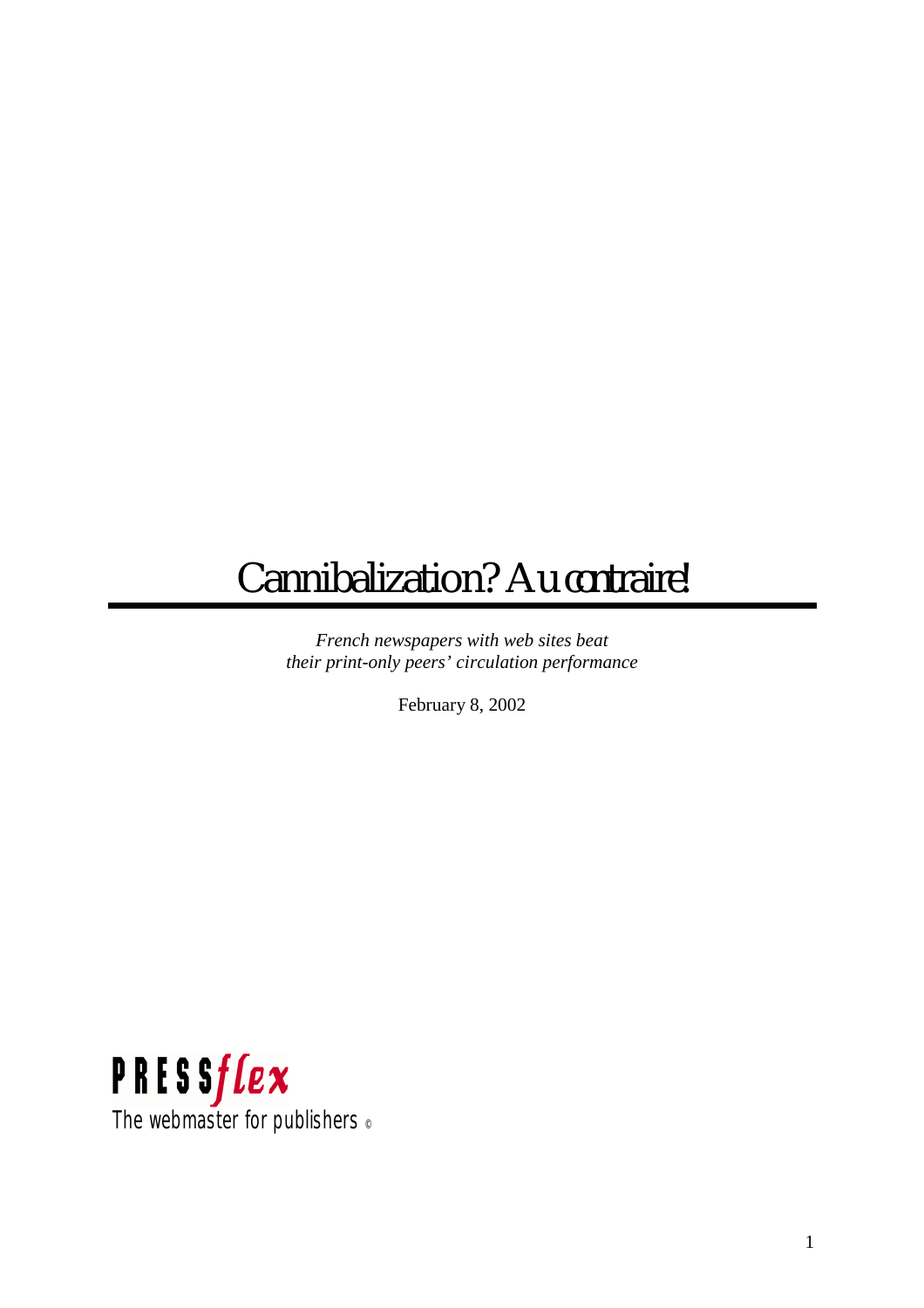# **Overview**

The world's first countrywide survey shows that local newspapers with websites have healthier print circulations than papers without sites.

While conventional wisdom suggests that newspaper web sites cannibalize print circulation, the analysis of circulation at 236 French newspapers shows no such effect. In fact, the typical French newspaper with a web site outperformed its siteless peers between 1999 and 2001, a period in which French Internet usage soared.

The French figures validate previous US newspaper readership surveys that have suggested that newspaper web sites generate significant marketing benefits. The market-wide analysis means that publishers with weak circulation can cross the Internet off their list of suspected culprits.

## **Summary numbers**

The 236 newspapers, all members of the French circulation audit association Diffusion Contrôle ([www.ojd.com](http://www.ojd.com/) ) recently released their circulation results for the first half of 2001.

Between 1999 and 2001, the average French regional daily newspaper without a web site lost 0.88% of its circulation. Newspapers with web sites did better than that, losing just 0.27% of their circulation over the same period.

The average weekly newspapers in France with a web site increased its circulation by 1.2% in the 1999-2001 period, versus an increase of 0.96% for the average weekly without a web site.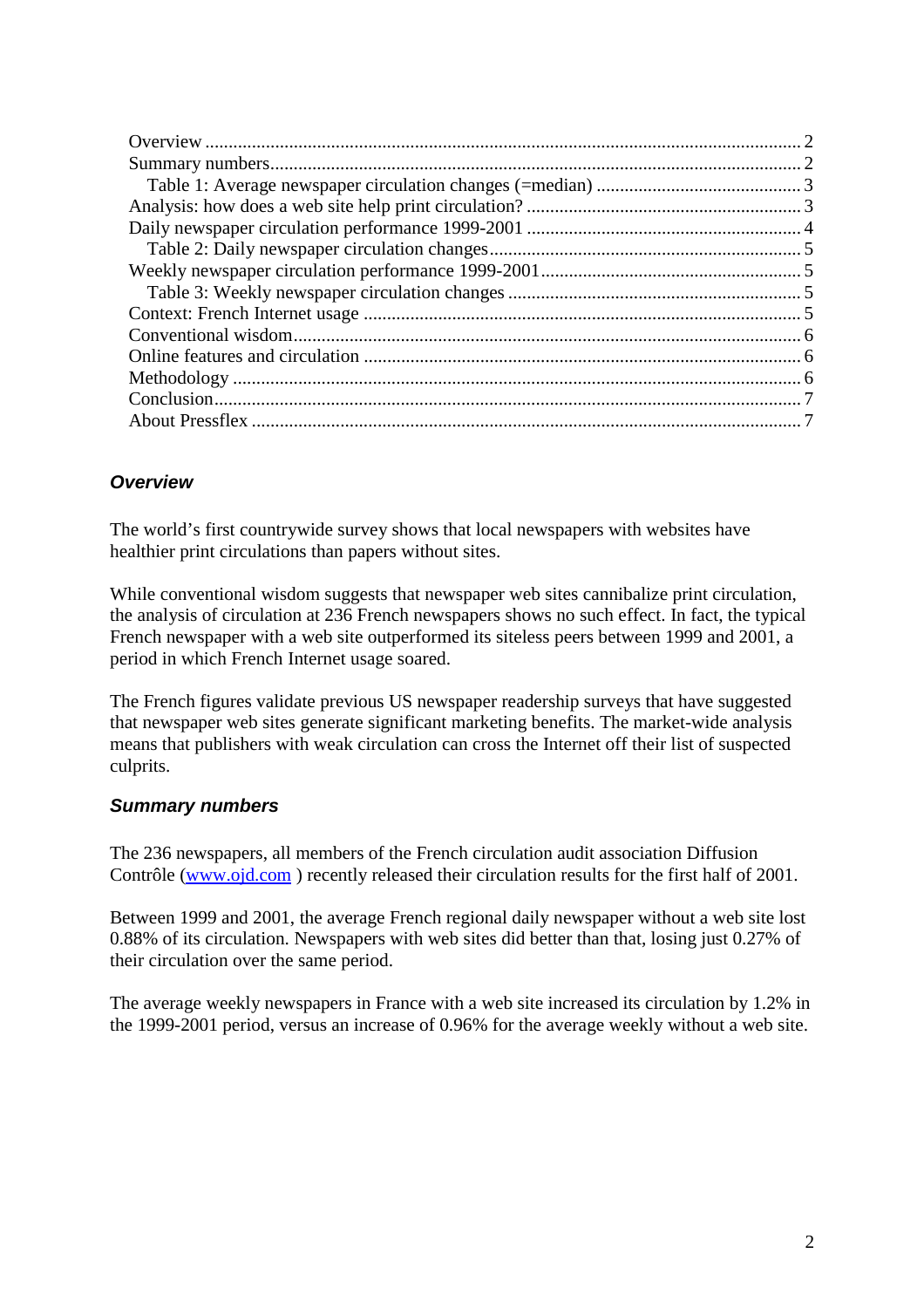<span id="page-2-0"></span>*Table 1: Average newspaper circulation changes (=median)* 

|                    | 1999-2001 |                            | 1999-2001 |
|--------------------|-----------|----------------------------|-----------|
| Daily with site    |           | -0,27% Weekly with site    | 1.20%     |
| Daily without site |           | -0,88% Weekly without site | $0.96\%$  |

## **Analysis: why does a web site help print circulation?**

*1. Web sites provide substantial marketing benefits that overwhelm any print defections.* 

A newspaper's web site, filled with content, can become a magnet for new visitors, effectively doubling the paper's reach. A fully indexed web site of a small newspaper with a circulation of 10,000 copies can bring the paper an additional 10,000 web visitors a month. Traffic sources include:

- ! *Search engines*: A weekly with only 10,000 in print circulation can win 3,500 referrals from search engines each month.
- ! *Links from other sites*: Links to articles on a news site can provide free marketing, with small weeklies gaining up to 1,000 such visitors a month.
- ! *Web address publicity*: A newspaper's web address (www.papername.com) is easily promoted on billboards, bumper stickers, posters, and provides an easy point of access for newcomers to the community.
- ! *Scoops*: Beating competitors with online summaries of breaking news items can boost the brand name of a weekly paper and increase its exposure.

As a magnet for new prospective readers, the site can become a new point of sale for the newspaper's current subscriptions, special publications and prior issues. The significance of this revenue stream is expected to increase as micropayment technology becomes mainstream, Internet users become more comfortable making online payments, and the euro makes cross-border shopping more popular in Europe.

However, much still remains to be done to extract the full marketing potential of web sites, even in the U.S. An August 2001 study by the Finberg-Gentry, Digital Fruit Consultancy found that more than half of 100 American newspaper web sites surveyed bury the subscription link on their sites if they have it at all.  $<sup>1</sup>$ </sup>

- *2. The web taps potential readers untouched by traditional print sales channels.* 
	- Demographics: The typical web reader in Europe is still young, urban and tech savvy – and as such is currently less likely to read the printed edition of the newspaper. This "alternative" audience is not attached to the newspaper,

 $\overline{a}$ 

<sup>&</sup>lt;sup>1</sup> http://www.naa.org/TheDigitalEdge/DigArtPage.cfm?AID=1915.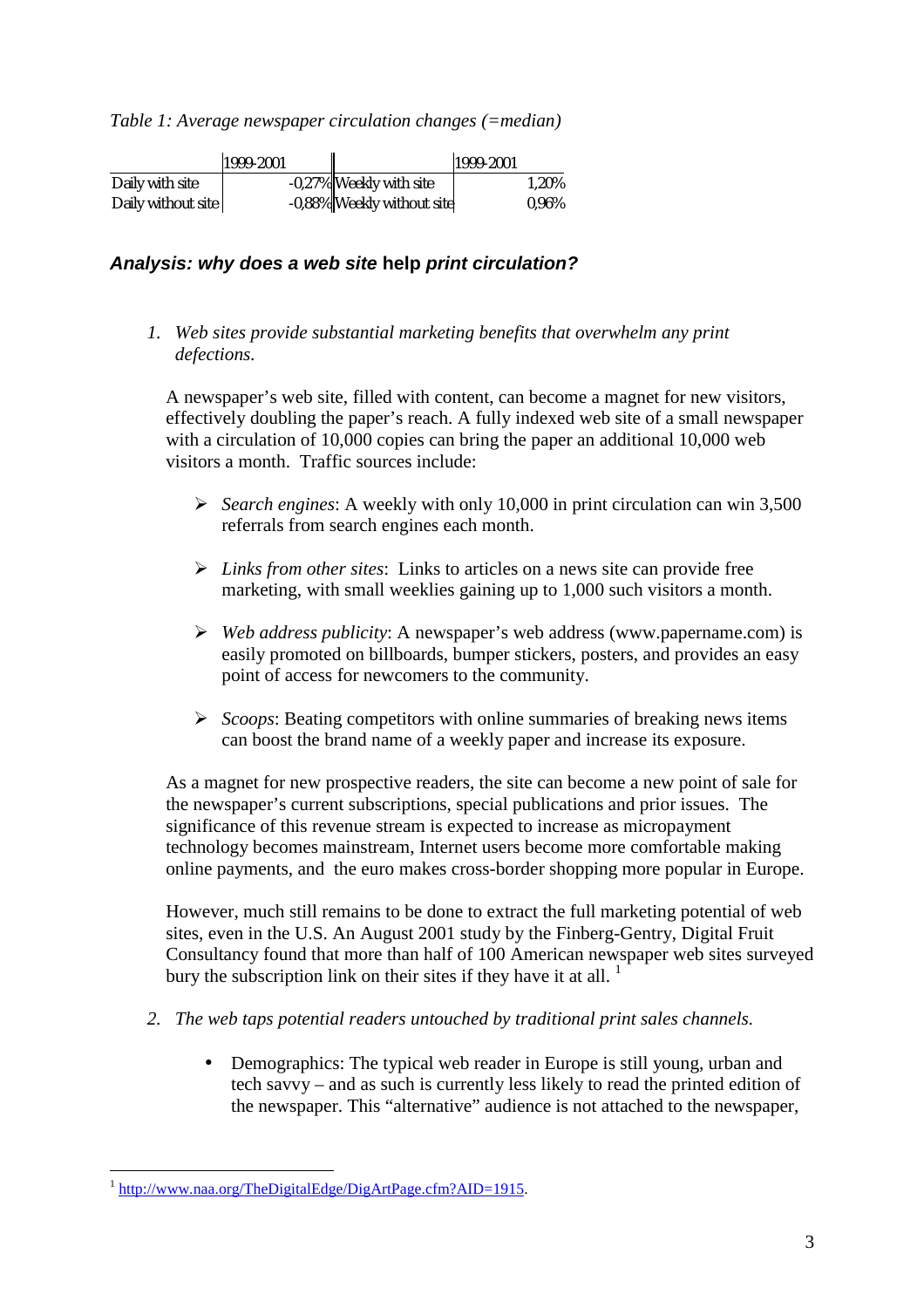<span id="page-3-0"></span>but finds articles via search engines when looking for news on a particular topic.

• Geography: A substantial flow of readers comes from outside the printed paper's traditional circulation area – from another part of the country or from abroad.<sup>2</sup>

#### *3. News consumption is habit-forming.*

A newspaper site's contribution to its community's "news culture" increases the likelihood that people will buy a paper. A web site with forums, questionnaires, polls or even just an e-mail address can connect with the reader in new ways. Interactivity brings feedback, story ideas, letters to the editor, and local "buzz," but also a higher level of engagement and loyalty from print readers. A U.S. survey<sup>3</sup> last year of  $15,657$ visitors to eight newspaper-affiliated Web sites found that:

- Among site visitors who read the print edition, 7 percent began their subscriptions after first visiting the site. That's a net gain of 3 percentage points when compared to the 4 percent of combined print-online readers who ended their print subscriptions.
- Single copy purchases faired even better, showing a net gain of 8 percentage points. Readership, rather than circulation, was the biggest winner, with a net of one in five in the combined print-online audience reporting that they were reading the print edition more since becoming visitors to the Web site.

#### *4. Readers prefer paper to pixels*

For most readers, the online experience is sufficiently different from print reading that web browsing is not a "replacement" for reading newsprint but rather a supplement. According to a 2000 study by the Newspaper Association of America, print newspapers are preferred over online for their ease of use.<sup>4</sup>

## **Daily newspaper circulation performance 1999-2001**

Conventional wisdom notwithstanding, France's 27 regional daily newspapers with web sites did better in the past two years than their 30 peers without web sites.

Regional daily newspapers without sites on average<sup>5</sup> lost 1.5% of their circulation over the past two years. Newspapers with web sites did better than that, losing just 0.77% of their circulation between 1999 and 2001.

<sup>&</sup>lt;sup>2</sup> While this latter trend is the most significant for English language papers, French newspapers using Pressflex's web publishing service receive to 25% to 40% of their traffic from outside the country.

<sup>&</sup>lt;sup>3</sup> Report by **Borrell & Associates** based on data from research firm **Belden Associates** and underwritten in part by the Newspaper Association of America. http://www.naa.org/TheDigitalEdge/DigArtPage.cfm?AID=2599 4 http://www.digitaledge.org/monthly/2000\_01/synergize.html.

 $\frac{1}{100}$  To exclude anomalous data, the top and bottom 5% of newspapers have been left out in calculating the statistical mean (average) of newspaper circulation changes. Since the statistical median already excludes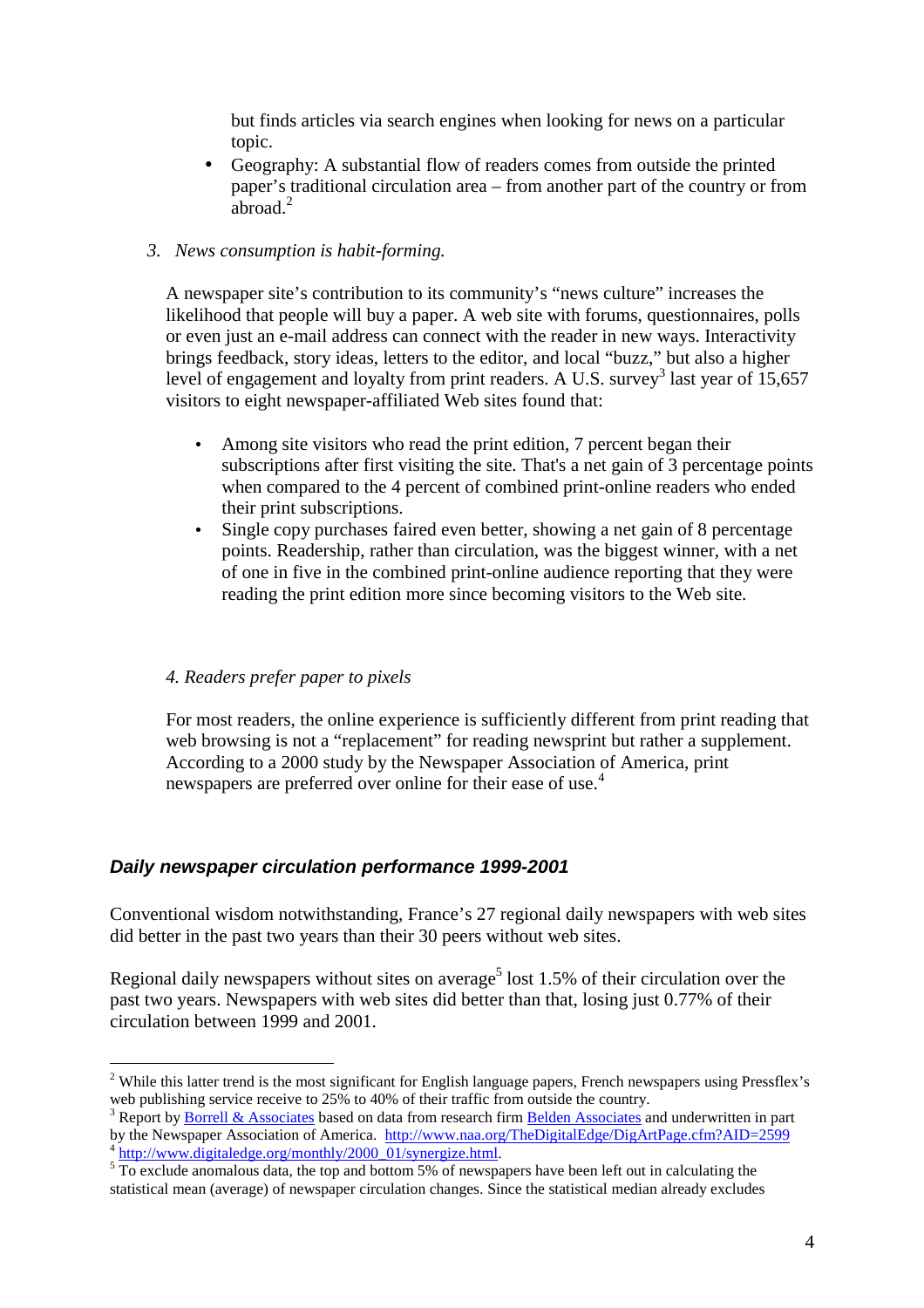<span id="page-4-0"></span>Considering how the "average newspaper" fared, by calculating the statistical median of the data, yields similar results. (Medians eliminate the effect of extreme cases and thus better reflect what happened to a typical group member.) Last year, for instance, the circulation of the average daily paper with a site grew 0.25% versus 0.14% for the average daily paper without a site.

|                      | 1999-2000 |           | 2000-2001 |          |        | 1999-2001 |           |           |
|----------------------|-----------|-----------|-----------|----------|--------|-----------|-----------|-----------|
|                      | Average   | Median    | Average   |          | Median | Average   | Median    |           |
| Dailies with site    |           | $-0.87\%$ | $-0.28\%$ | $0.20\%$ |        | 0.25%     | $-0.77\%$ | $-0.27\%$ |
| Dailies without site |           | $-1.56\%$ | $-1.12%$  | $-0.14%$ |        | 0.14%     | $-1.50\%$ | -0.88%    |
| All papers           |           | $-1.18%$  | $-0.65\%$ | $0.02\%$ |        | 0.19%     | $-1.15%$  | -0.68%    |

#### *Table 2: Daily newspaper circulation changes*

#### **Weekly newspaper circulation performance 1999-2001**

Of France's 179 audited weekly papers, just 19 have web sites. Weekly newspapers with sites increased their circulation less than their peers without web sites over the past two years – an average increase of 0.81% versus 1.34% since 1999, but increased their circulation more than their siteless peers between 2000 and 2001: 1.12% versus 1.01%. The average newspaper with a site, in terms of the median, outperformed its counterpart without a web site in both periods: growing 1.20% in circulation versus 0.96% for papers with no sites over the last two years.

#### *Table 3: Weekly newspaper circulation changes*

|                       | 1999-2000 |          | 2000-2001 |        | 1999-2001 |          |          |
|-----------------------|-----------|----------|-----------|--------|-----------|----------|----------|
|                       | Average   | Median   | Average   | Median | Average   | Median   |          |
| Weeklies with sites   |           | $-0.18%$ | $0.01\%$  | l.08%  | 1.12%     | $0.81\%$ | 1.20%    |
| Weeklies without site |           | $0.06\%$ | $0.05\%$  | 0.99%  | $.01\%$   | 1.34%    | $0.96\%$ |
| All weeklies          |           | 0.04%    | $0.05\%$  | l.00%  | $0.02\%$  | 1.24%    | 1.01%    |

#### **Context: French Internet usage**

<u>.</u>

Although French Internet usage significantly lagged countries like the UK and Germany in the 1990s because of high telephone rates and low PC usage, French Internet usage accelerated in 2000 and has continued to rise. According to market research firm Netvalue, the number of people in France with home Internet access rose from 5.8 million in July 2000 (10% of population) to 10 million (16%) by September 2001. (Comparable Netvalue statistics for the UK are 16% and 26%.)  $<sup>6</sup>$ </sup>

extreme cases by returning the middle value from among a set of numbers, the complete data set was used for median calculations.

 $6$  http://www.netvalue.com/fr/news/index frame.htm?fichier=sommaire.htm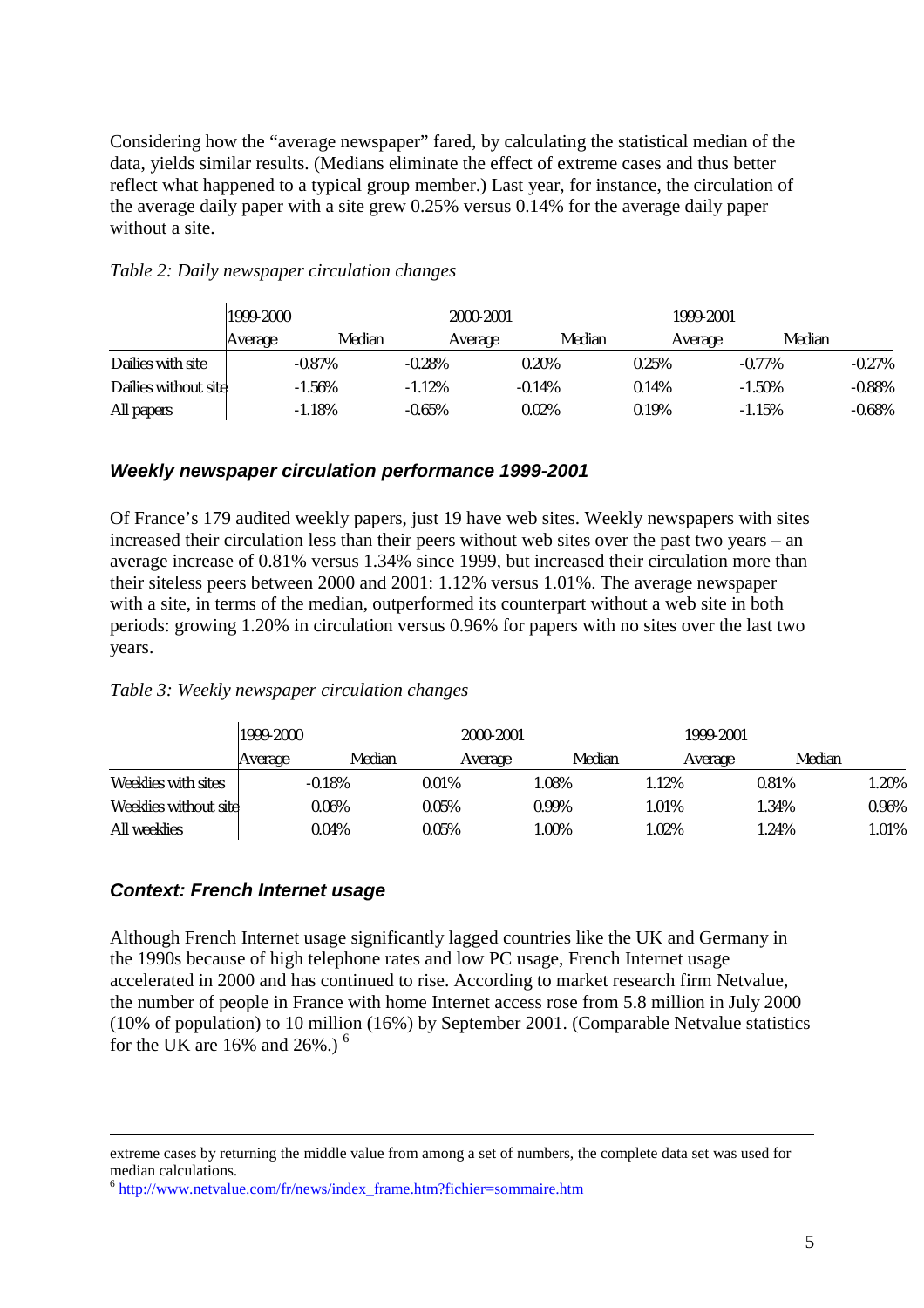## <span id="page-5-0"></span>**Conventional wisdom**

Many publishers instinctively see a web site as a competitor to the print edition. Why would readers pay for news if they can get if for free?

Internet research firms have stoked these fears: a 1997 study by Forrester Research projected that by 2001 newspapers would lose up to 14% of their circulation to the web.<sup>7</sup>

And when PCM Utigevers, the largest Dutch newspaper group, drastically cut its online operations in September 2001, it blamed the sites of its five national broadsheets for cannibalizing print subscriptions.<sup>8</sup>

## **Online features and circulation**

Do particular web site features help or hurt print circulation?

The number of articles included on the site, searchable archives, polls, forums or e-mail newsletters on the web site does not show any correlation to changes in print circulation. The only feature with a possible impact on circulation growth is a print subscription form online.

Eight of the 19 regional dailies with web sites included a print subscription form on their sites. These papers did slightly better than papers with no sites or papers with web sites but no subscription form. The eight dailies saw their circulation over the last two years drop by just 0.09% on average, versus an industry average of a 0.96% decline. Weeklies with a subscription feature on their site increased circulation by 1.36% over the same period – more than papers without sites or papers with sites but no online subscription form.

Unfortunately for newspaper publishers, the data also indicate that for newspapers the web is not yet as important a marketing tool as for magazines – where web sites strongly contribute to print sales.<sup>9</sup>

## **Methodology**

 $\overline{a}$ 

The 57 French daily and 179 weekly newspapers, all members of the French circulation audit association Diffusion Contrôle, recently published their circulation results for the first half of  $2001.<sup>10</sup>$ 

After calculating the circulation changes for each newspaper between 1999 and 2000 and between 2000 and 2001, Pressflex compared the performance of papers with sites to those without sites. To evaluate the effect of various online features on circulation, Pressflex also correlated the performance of sites relative to the amount of content online and features such as a poll, a forum, an e-mail newsletter and a print subscription form.

For the purposes of this analysis, the Sunday editions and/or various zoned editions of a daily newspaper were not counted. Also, when Diffusion Contrôle tracked the total circulation of a

<sup>&</sup>lt;sup>7</sup> http://www.nytimes.com/library/cyber/week/010697newspapers.html

<sup>8</sup> http://www.siliconvalley.com/docs/news/tech/060825.htm

<sup>9</sup> http://www.pressflex.com/news/fullstory.php/aid/18.html

<sup>10</sup> http://www.ojd.com/gb/basegb/body\_resSousCat.asp?cat=1&catChoisi=QUOTIDIENS